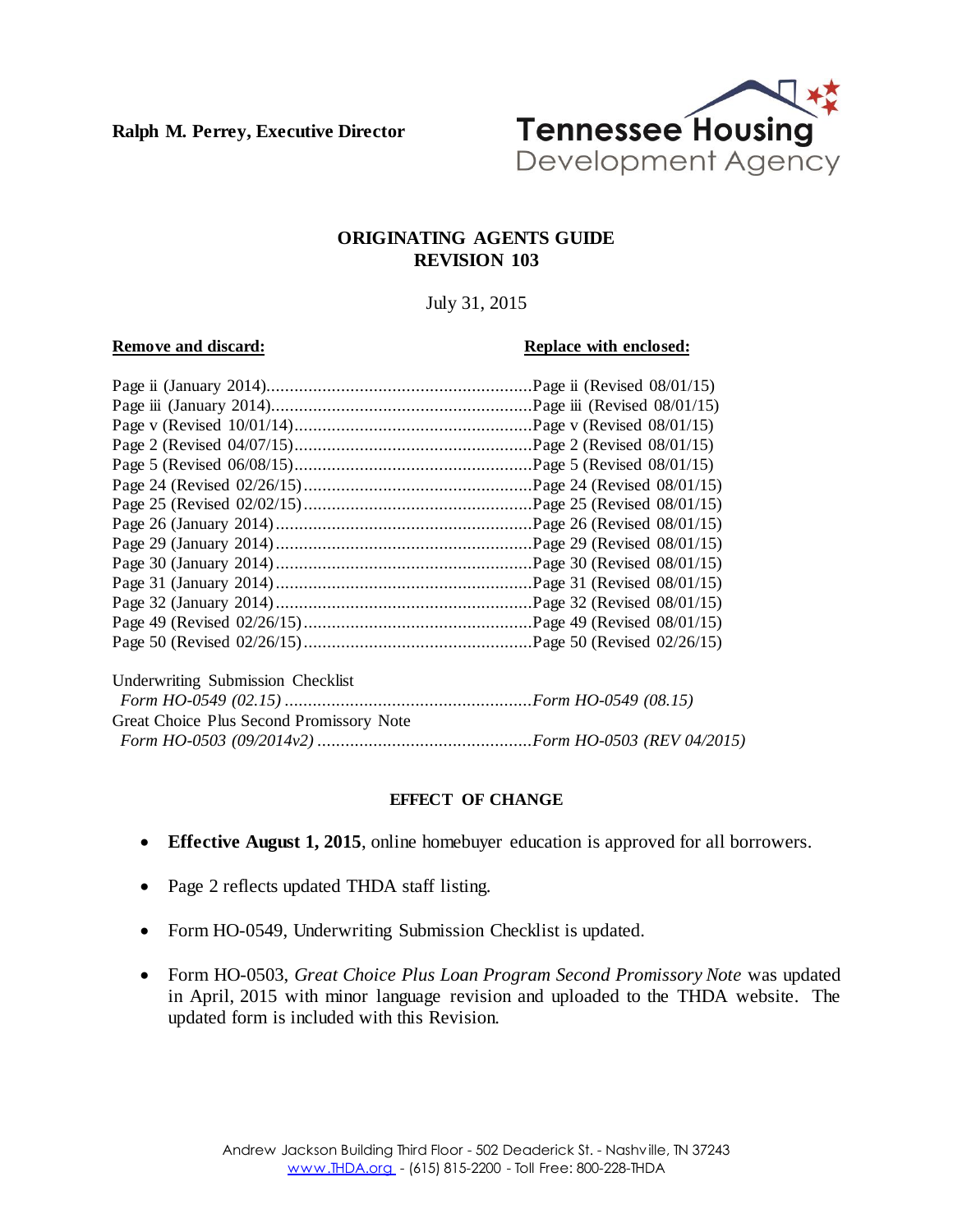

# **Originating Agents Guide**

## JANUARY 2014

Latest Revision: 08/01/15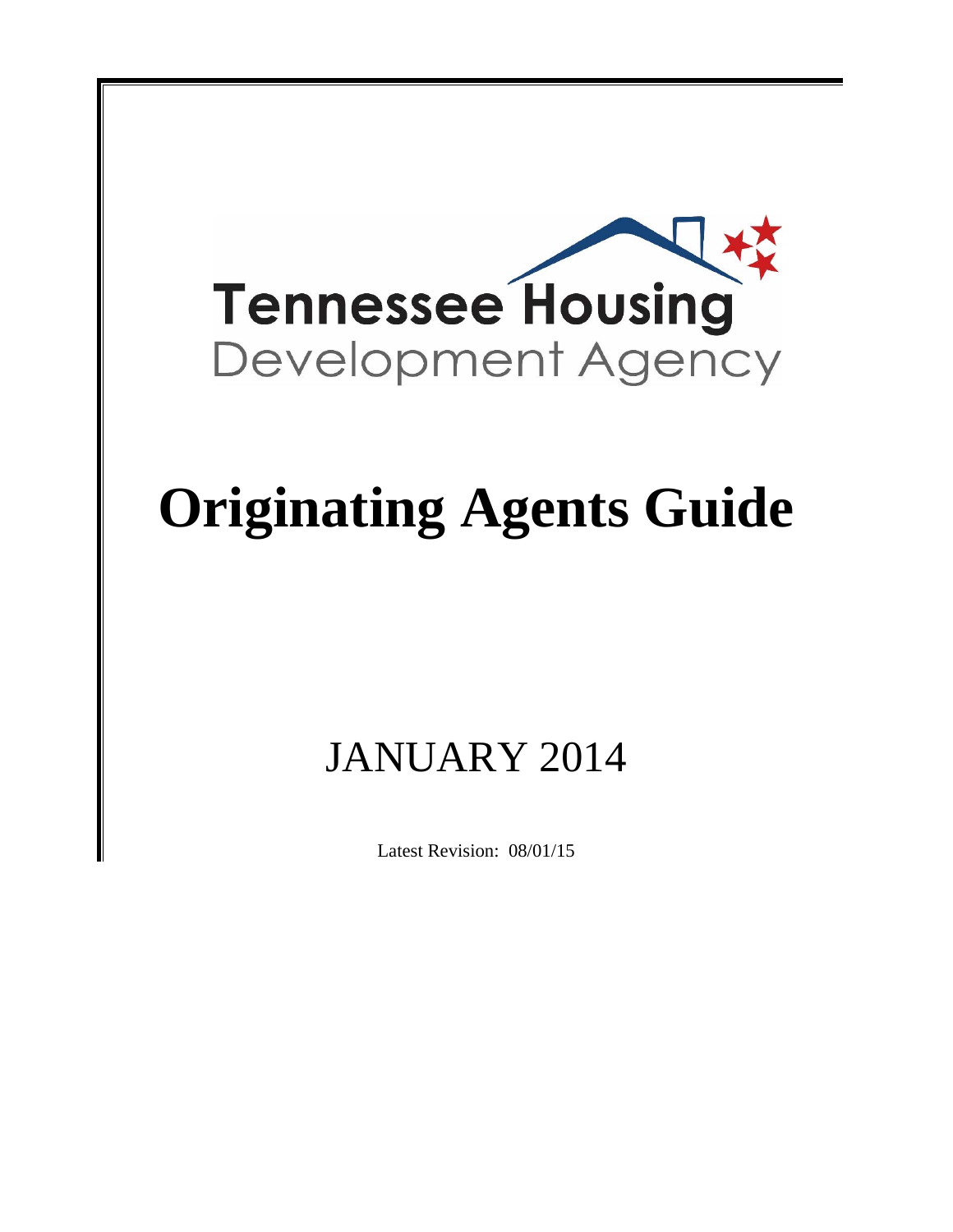|     |                                                                               | <b>Page</b> |
|-----|-------------------------------------------------------------------------------|-------------|
| 4.3 |                                                                               |             |
|     |                                                                               |             |
|     |                                                                               |             |
|     |                                                                               |             |
|     |                                                                               |             |
|     |                                                                               |             |
|     |                                                                               |             |
|     |                                                                               |             |
|     |                                                                               |             |
|     |                                                                               |             |
| 4.4 |                                                                               |             |
|     |                                                                               |             |
|     | PROCESSING AND CREDIT UNDERWRITING REQUIREMENTS<br><b>SECTION 5:</b>          |             |
| 5.1 |                                                                               |             |
|     |                                                                               |             |
|     | Underwriting Guidelines, Debt Ratios, Credit Scores, Compensating Factors  24 |             |
|     |                                                                               |             |
|     |                                                                               |             |
|     |                                                                               |             |
|     |                                                                               |             |
|     |                                                                               |             |
| 5.2 |                                                                               |             |
|     |                                                                               |             |
|     |                                                                               |             |
|     |                                                                               |             |
| 5.3 |                                                                               |             |
|     |                                                                               |             |
|     |                                                                               |             |
|     |                                                                               |             |
|     |                                                                               |             |
|     |                                                                               |             |
|     |                                                                               |             |
|     |                                                                               |             |
|     | Veteran Status                                                                |             |
|     |                                                                               |             |
|     |                                                                               |             |
|     |                                                                               |             |
| 5.4 |                                                                               |             |
|     |                                                                               |             |
|     |                                                                               |             |
|     |                                                                               |             |
|     |                                                                               |             |
|     |                                                                               |             |
|     |                                                                               |             |
|     |                                                                               |             |
|     |                                                                               |             |
|     |                                                                               |             |
|     |                                                                               |             |
|     |                                                                               |             |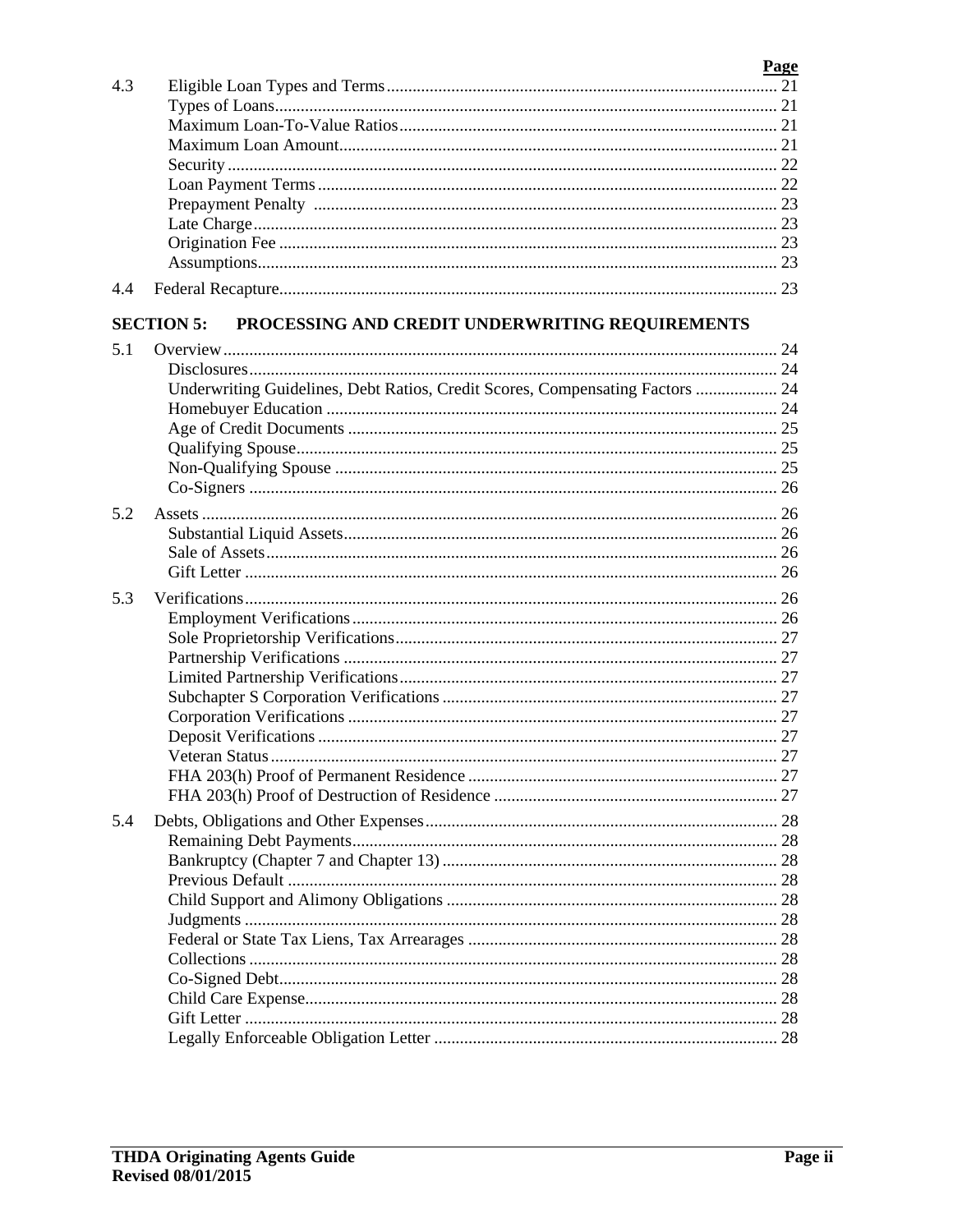### PART III PROCEDURES

#### SECTION 6: SUBMITTING AN APPLICATION FILE TO THDA

| 6.1 |                                                                                  |  |
|-----|----------------------------------------------------------------------------------|--|
| 6.2 |                                                                                  |  |
|     |                                                                                  |  |
|     |                                                                                  |  |
|     |                                                                                  |  |
|     |                                                                                  |  |
|     |                                                                                  |  |
|     |                                                                                  |  |
|     |                                                                                  |  |
|     |                                                                                  |  |
|     |                                                                                  |  |
|     |                                                                                  |  |
|     |                                                                                  |  |
|     |                                                                                  |  |
|     |                                                                                  |  |
|     |                                                                                  |  |
|     | Final Divorce Decree/Marital Dissolution; Court Ordered Child                    |  |
|     |                                                                                  |  |
|     | Verification of Employment; Most Recent Pay Stub; Form Evidencing                |  |
|     |                                                                                  |  |
|     |                                                                                  |  |
|     | Original Certificate of Title or Original Manufactured Certificate of Origin  31 |  |
|     | Verification of Deposit or Bank Statements for Previous Two Months  31           |  |
|     |                                                                                  |  |
|     |                                                                                  |  |
|     |                                                                                  |  |
|     |                                                                                  |  |
|     |                                                                                  |  |
| 6.3 |                                                                                  |  |
|     |                                                                                  |  |
|     |                                                                                  |  |
|     |                                                                                  |  |
| 6.4 |                                                                                  |  |
|     |                                                                                  |  |
|     |                                                                                  |  |
|     |                                                                                  |  |
|     |                                                                                  |  |
| 6.5 |                                                                                  |  |
|     |                                                                                  |  |
|     |                                                                                  |  |
|     |                                                                                  |  |
|     |                                                                                  |  |
|     |                                                                                  |  |
|     |                                                                                  |  |
|     |                                                                                  |  |
|     |                                                                                  |  |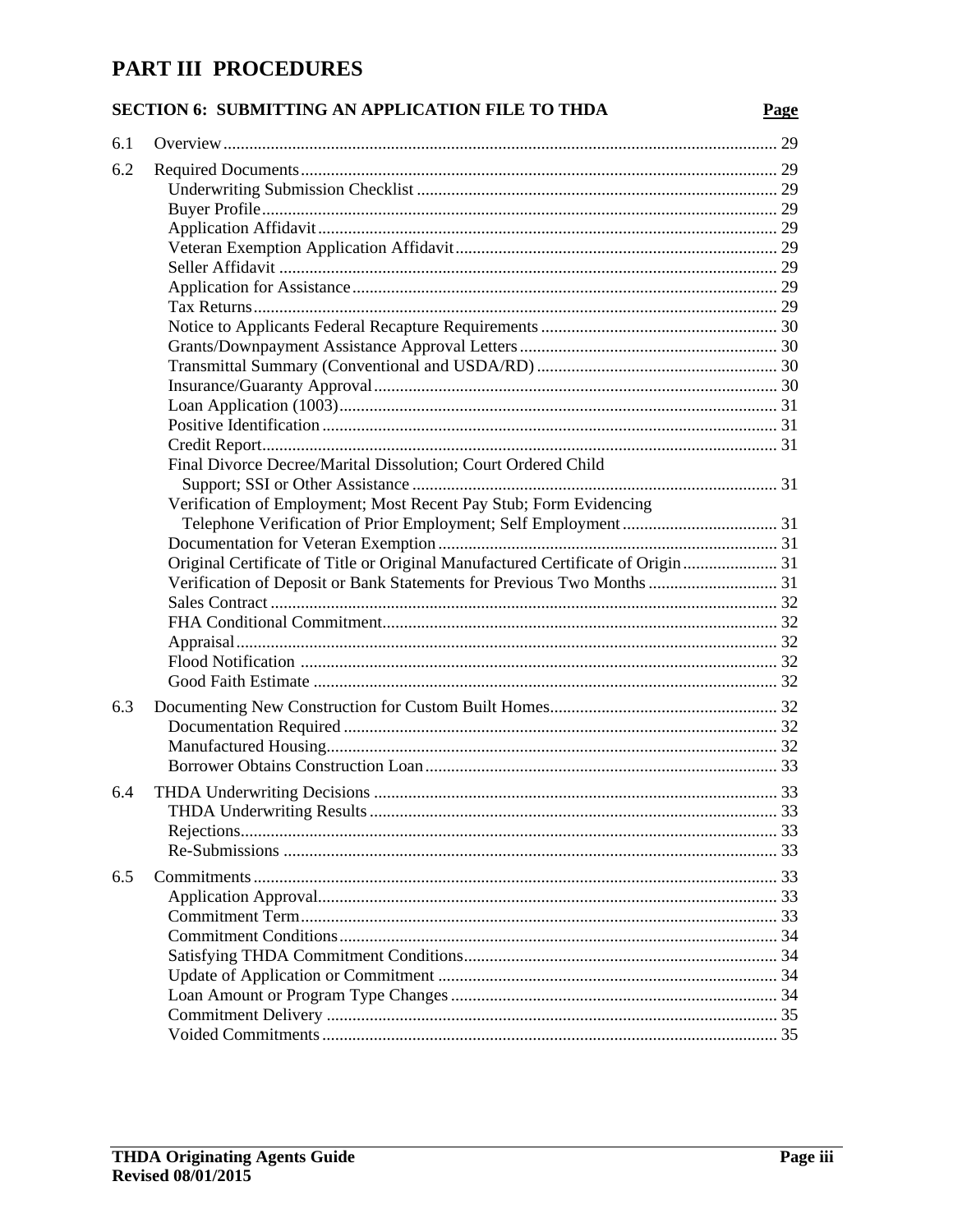#### Page

|     | PART IV ADDITIONAL INFORMATION                                       |  |
|-----|----------------------------------------------------------------------|--|
|     |                                                                      |  |
| 8.6 |                                                                      |  |
|     |                                                                      |  |
|     |                                                                      |  |
| 8.5 |                                                                      |  |
|     |                                                                      |  |
|     |                                                                      |  |
|     |                                                                      |  |
|     |                                                                      |  |
|     |                                                                      |  |
|     |                                                                      |  |
|     |                                                                      |  |
|     |                                                                      |  |
|     |                                                                      |  |
|     |                                                                      |  |
|     |                                                                      |  |
|     |                                                                      |  |
|     |                                                                      |  |
|     |                                                                      |  |
|     |                                                                      |  |
|     | Request For Loan Purchase with Acknowledgement and Certification  44 |  |
|     |                                                                      |  |
| 8.4 |                                                                      |  |

| Request for Loan Purchase with Acknowledgement                         |  |
|------------------------------------------------------------------------|--|
|                                                                        |  |
| Disclosure of Loan Terms for Great Choice Plus Second Mortgage Loan 52 |  |
|                                                                        |  |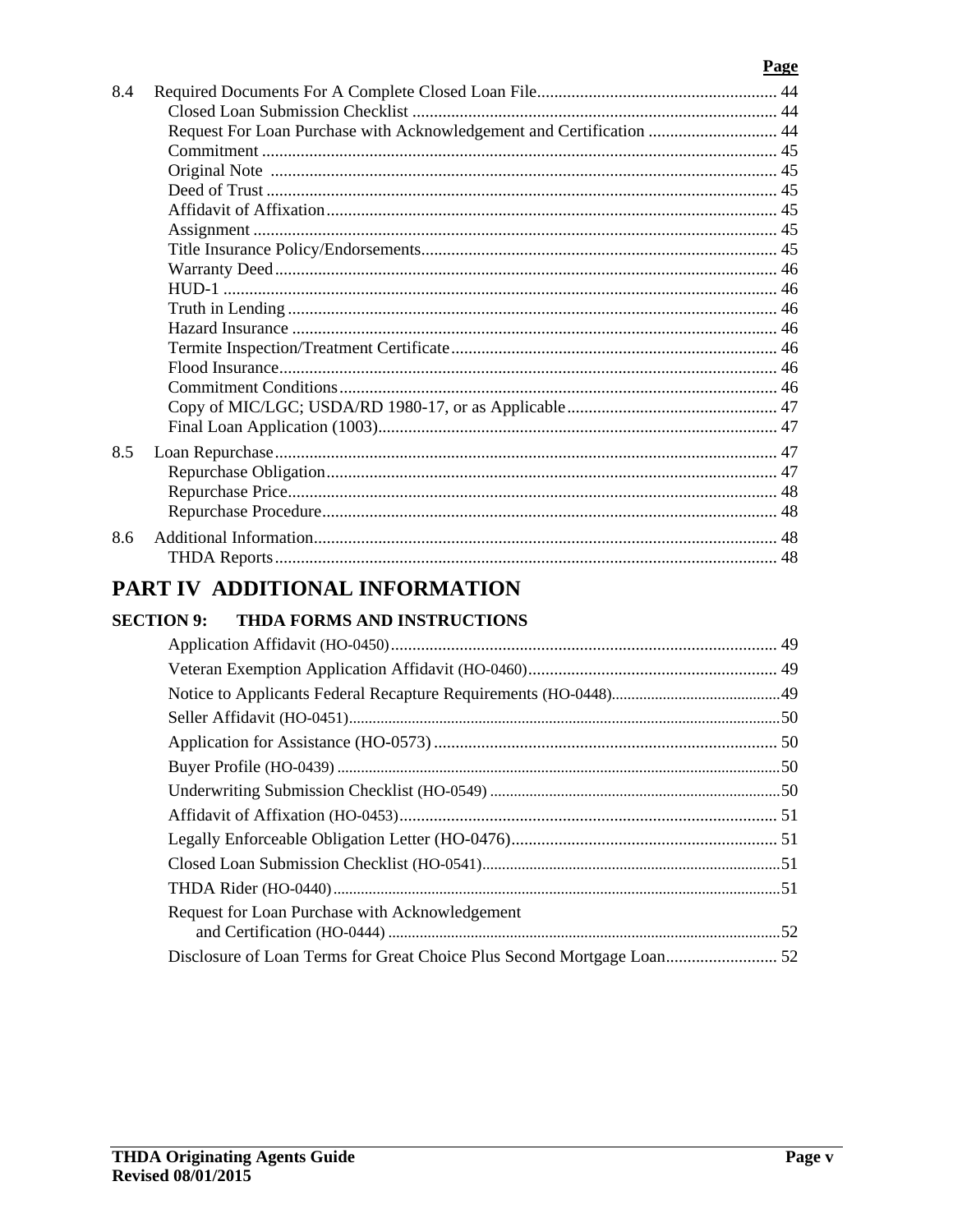| Fax (24 hours a day, 7 days a week)  615-564-2881 |  |
|---------------------------------------------------|--|

| Staff                                                         | Telephone    | <b>Email Address</b> |
|---------------------------------------------------------------|--------------|----------------------|
| Lindsay Hall, Senior Director of Single Family Programs       | 615-815-2080 | lhall@thda.org       |
| Nancy Herndon, Assistant to Senior Director of Single Family  | 615-815-2101 | nherndon@thda.org    |
| Rhonda Ronnow, Director of Loan Operations                    | 615-815-2111 | rronnow@thda.org     |
| Marvene Carey, Loan Production Advisor                        | 615-815-2079 | mcarey@thda.org      |
| Cynthia Peraza, Program Development Coordinator               | 615-815-2112 | cperaza@thda.org     |
| Rhonda Ellis, Mortgage Specialist, Processing                 | 615-815-2103 | rellis@thda.org      |
| Sharon Campbell, Underwriter                                  | 615-815-2088 | scampbell@thda.org   |
| Pam Norris, Underwriter                                       | 615-815-2087 | pnorris@thda.org     |
| Tammy Walker, Underwriter                                     | 615-815-2091 | twalker@thda.org     |
| Lynne Walls, Underwriter                                      | 615-815-2089 | lwalls@thda.org      |
| Predeshia Anderson                                            | 615-815-2084 | panderson@thda.org   |
| Sharon Pommer, Servicing Advisor                              | 615-815-2078 | spommer@thda.org     |
| Ginny Boles, Servicing Coordinator                            | 615-815-2097 | gboles@thda.org      |
| Debbie Couch, Servicing Specialist                            | 615-815-2096 | dcouch@thda.org      |
| Steven Lamb, Programs Administrator, Servicing                | 615-815-2083 | slamb@thda.org       |
| Chuck Pickering, Closing Manager                              | 615-815-2086 | cpickering@thda.org  |
| Bonnie Fowler, Closing Coordinator                            | 615-815-2081 | bfowler@thda.org     |
| Caroline Rhodes, Mortgage Specialist, Closing                 | 615-815-2098 | crhodes@thda.org     |
| Sandy Kist, Mortgage Specialist, Closing                      | 615-815-2092 | skist@thda.org       |
| Larisa Stout, KMTH Recertification Manager                    | 615-815-2093 | lstout@thda.org      |
| Jayna Johnson, Homebuyer Education Manager                    | 615-815-2019 | jjohnson@thda.org    |
| Donna Neal, Homebuyer Education Specialist                    | 615-815-2085 | dneal@thda.org       |
| Debbie Reeves, Director-Comm. Outreach & Business Development | 626-815-2152 | dreeves@thda.org     |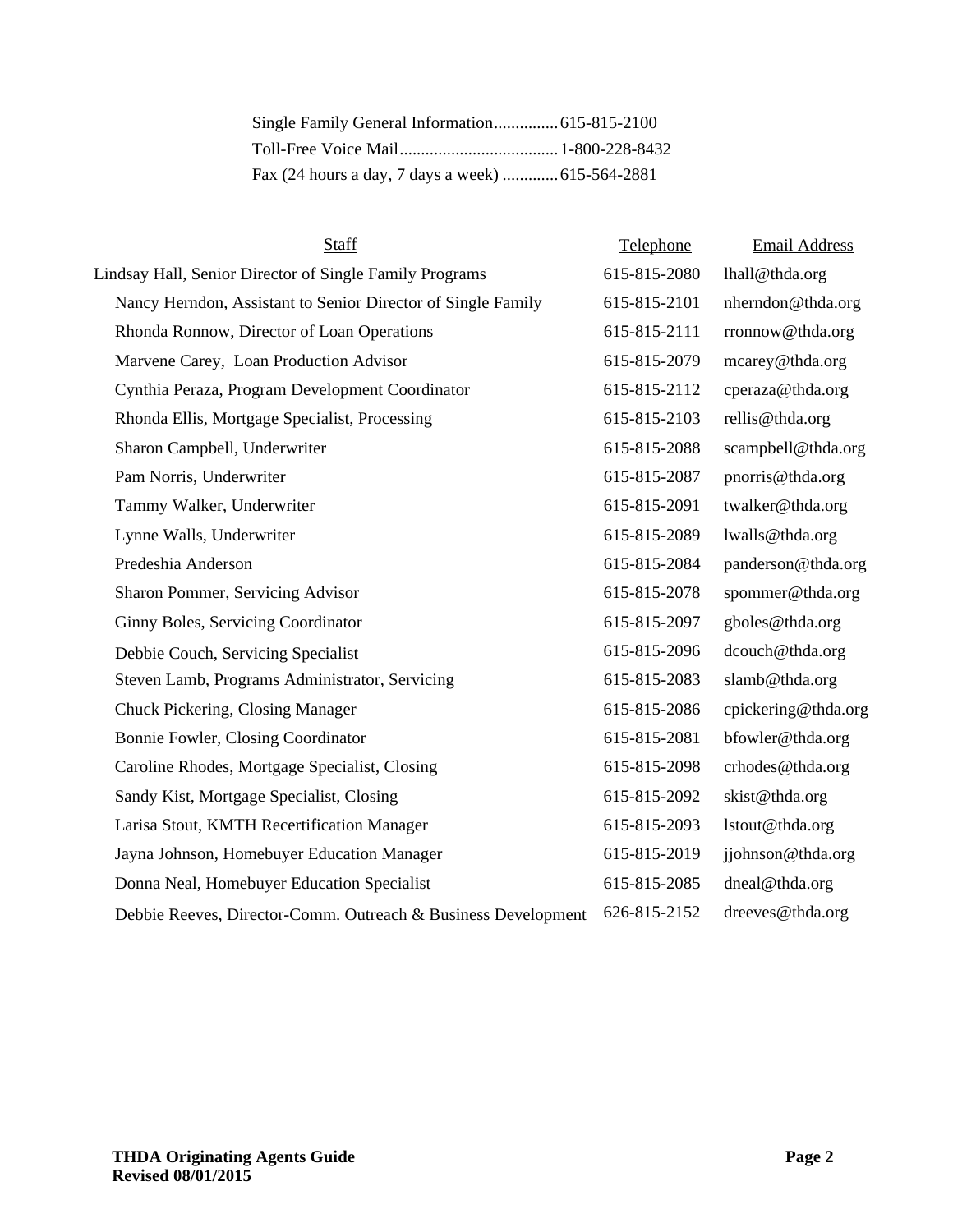#### **C. THDA Veterans Homeownership for the Brave Loan Program**

This loan program offers a below market interest rate to qualified members of the United States military, National Guard, Veterans and some spouses. A 50 basis point rate reduction will apply to the Great Choice, based on the current rate at time of loan submission.

|                                     | THDA Veterans Homeownership for the Brave Program                                                                                                                                                                                                                                                                                                                                                                                                                                  |
|-------------------------------------|------------------------------------------------------------------------------------------------------------------------------------------------------------------------------------------------------------------------------------------------------------------------------------------------------------------------------------------------------------------------------------------------------------------------------------------------------------------------------------|
| <b>Maximum Loan Amount</b>          | Not to exceed current THDA acquisition limits                                                                                                                                                                                                                                                                                                                                                                                                                                      |
| <b>Purchase product only</b>        | Refinance and second liens ineligible                                                                                                                                                                                                                                                                                                                                                                                                                                              |
| <b>Maximum LTV</b>                  | Subject to FHA, VA, and USDA/RD Guidelines. Conventional Loans 78% LTV<br>or less.                                                                                                                                                                                                                                                                                                                                                                                                 |
| <b>Underwriting guidelines</b>      | FHA, VA, USDA, and Conventional underwriting guidelines through D.U. apply<br>except as modified by THDA product guidelines. Manual Underwriting acceptable<br>with no credit score available.                                                                                                                                                                                                                                                                                     |
| <b>Eligible Borrowers</b>           | All Veterans<br>Active Duty Military (including those in their first tour of duty)<br><b>Retired Military</b><br>Active Duty Reservists or Reservists who have served 180 days or more active duty<br>If discharged or release was done so under conditions other than dishonorable<br>Spouse of Veteran or Surviving Spouse of Veteran                                                                                                                                            |
| <b>Income</b>                       | Borrower's income must not exceed THDA current income limits per county.<br>Income will be calculated based on THDA current income guidelines. Borrower<br>must provide a DD-214 or most recent enlistment papers along with the most<br>recent LES for active duty military                                                                                                                                                                                                       |
| <b>First Time Homebuyer Rule</b>    | First Time Homebuyer Rule does not apply:<br>to "veterans" as defined in 38 U.S.C. Section 101, so long as the veteran did not<br>previously receive a bond finance mortgage under this exception and, generally,<br>includes anyone (a) who has served in the military and has been released under<br>conditions other than dishonorable or (b) who has re-enlisted, but could have been<br>discharged or released under conditions other than dishonorable.                      |
| <b>Minimum FICO requirement</b>     | 640                                                                                                                                                                                                                                                                                                                                                                                                                                                                                |
| <b>Maximum Debt to Income ratio</b> | 45%                                                                                                                                                                                                                                                                                                                                                                                                                                                                                |
| <b>Manual Underwriting</b>          | Income will be calculated based on current THDA guidelines. Borrower(s) with no<br>credit scores may be manually underwritten using non-traditional credit guidelines<br>in accordance with FHA, VA, and USDA/RD requirements to include those loans<br>with an FHA Scorecard with a decision response of Refer/Eligible if the decision<br>clearly states "No Score". If there are other risk factors stated other than "No<br>Score", THDA will not accept the loan application. |
| <b>Eligible Property</b>            | 1 unit single family residence, townhouse or condo                                                                                                                                                                                                                                                                                                                                                                                                                                 |
| Occupancy                           | Borrower/Co-borrower must occupy the property as their primary residence.                                                                                                                                                                                                                                                                                                                                                                                                          |
| Downpayment                         | Required downpayment is based on FHA, VA or USDA program guidelines. The<br>required downpayment for Conventional loans is 22%.                                                                                                                                                                                                                                                                                                                                                    |
| <b>Homebuyer Education</b>          | Required prior to closing                                                                                                                                                                                                                                                                                                                                                                                                                                                          |
| <b>Escrows</b>                      | Escrow waivers are not permitted. Escrow for taxes and insurance is required                                                                                                                                                                                                                                                                                                                                                                                                       |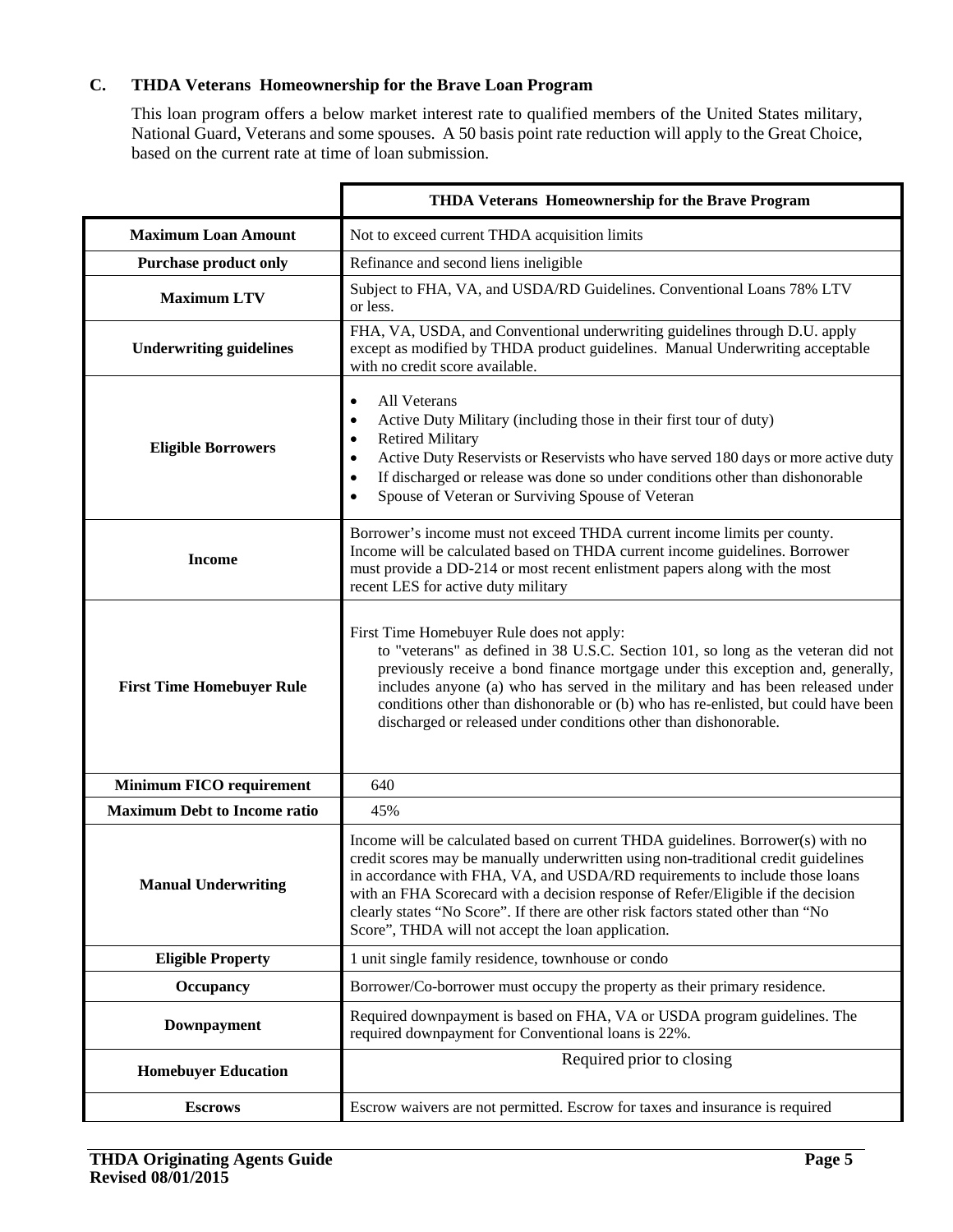#### **5.1 OVERVIEW**

#### **A. Disclosures**

1. Great Choice

Originating agents are required to provide all disclosures that comply with all federal and state laws and/or regulations. These include, without limitation, signed and dated copies of good faith estimates, Reg. Z or Truth in Lending, Tennessee Residential Property Condition Disclosure and transfer of servicing disclosures.

2. Great Choice Plus

Originating agents will provide all disclosures that comply with all federal and state laws and/or regulations.

#### **B. Underwriting Guidelines, Debt Ratios, Credit Scores, Compensating Factors**

Eligible applicants must meet credit underwriting standards of the relevant insuring program, as evidenced by the approval of a Direct Endorsement underwriter or the insurer, program accepted, underwriting software, i.e. Loan Prospector (LP), Desktop Underwriter (DU). LP or DU acceptance must also be signed by the Originating Agent underwriter or processor verifying the accuracy of information or data required to receive approval.

All loan submissions with a borrower(s) credit score (middle score or lowest score if only two scores) below 640 will not be eligible for THDA funding. THDA will accept loans with the following decision responses which shall meet the following THDA requirements:

- 1. Approve/Eligible: Maximum debt ratio of 45% and a minimum credit score of 640.
- 2. Refer/Eligible due to "no score" only: Loans must be manually underwritten using non tradiitonal credit guidelines in accordance with FHA guidelines, maximum debt ratio of 45%.
- 3. Refer/Eligible: Loans must be manually underwritten, maximum debt ratio of 43%, minimum credit score of 640, and must meet two of the three THDA overlays listed below.
	- The borrower must have a verified rental history. Verification of rental (VOR) is acceptable if borrower is renting from a commercial management company; or 12 months canceled checks/bank verification if borrower is renting from a private landlord.
	- One month PITI in reserves. This cannot be a gift.
	- A two year job history with a minimum of 12 months at current employer.
- 4. Approve/Ineligible: As it refers to the HUD REO \$100.00 down payment program only, maximum debt ratio of 45% and minimum credit score of 640.

All THDA loan application packages will be required to include a copy of the completed FHA Loan Underwriting and Transmittal Summary or Loan Analysis signed by an authorized program endorsed underwriter of the Originating Agent, or correspondent underwriting agent. (See Section 6.2. K)

Any closed loan subsequently determined to be ineligible for program insurance due to noncompliance with that program's credit underwriting guidelines will be ineligible for THDA funding and subject to repurchase without exception.

#### **C. Homebuyer Education**

 Great Choice Plus and Homeownership for the Brave borrowers are required to obtain pre-purchase homebuyer education and counseling provided by a THDA approved Homebuyer Education (HBEI) Provider at one of the approved agencies listed on THDA's website at www.thda.org. Each person on the loan is required to obtain homebuyer education. The following formats are available for Homebuyer Education: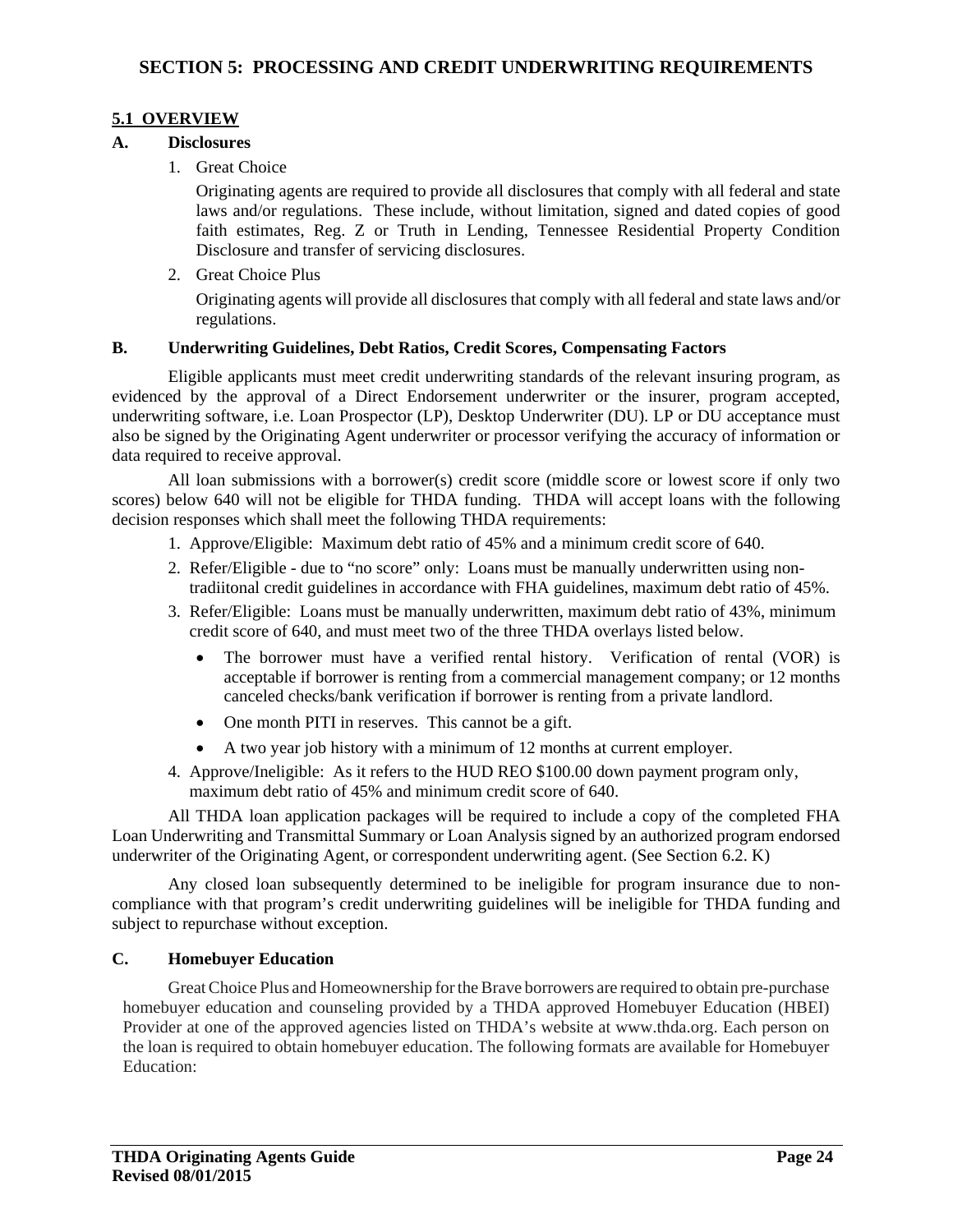- 1. Face-to-Face
	- An eight hour class or workshop
	- A seven hour class or workshop, paired with a minimum of one hour of individual counseling
	- A minimum of four hours of face-to-face, one-on-one homebuyer counseling

#### 2. Online Education

- A minimum of one hour of individual counseling paired with THDA's approved eHomeAmerica online homeownership education course
	- o The borrower may access the course via THDA's website or by contacting the approved Provider agency directly.
	- o The borrower will select an HBEI Provider and pay a fee during the online registration process.
	- o Upon completion of the course, the borrower will be contacted by the HBEI Provider and required to participate in a one hour counseling session. The session provides follow-up counseling on the test questions and additional counseling regarding the customer's budget and responsibilities as a homeowner.

 After the Homebuyer Education course is completed, the HBEI Provider will provide the borrower with their THDA Certificate of Completion. The certificate will be in effect for 12 months.

#### **D. Age of Credit Documents**

All credit documents must be current when submitted to THDA for underwriting. For Commitments with a term of six months (permanent financing on new construction), income documents more than 180 days old must be updated and resubmitted for THDA review and approval when construction is complete.

All updates and requests for extension of the Commitment must be submitted with updated documents for THDA approval prior to the Commitment expiration date.

#### **E. Qualifying Spouse**

When an application is made by two people, both are considered co-applicants for THDA eligibility purposes. Both must sign the Application Affidavit and the income of both persons must be included in calculating Household Income as described in Section 3.3. Both persons must execute the Note and the Deed of Trust.

#### **F. Non-Qualifying Spouse**

- 1. Cannot have owned principal residence in the past three years unless present property being purchased is in a targeted area.
- 2. Items required as documentation on the non-qualifying spouse: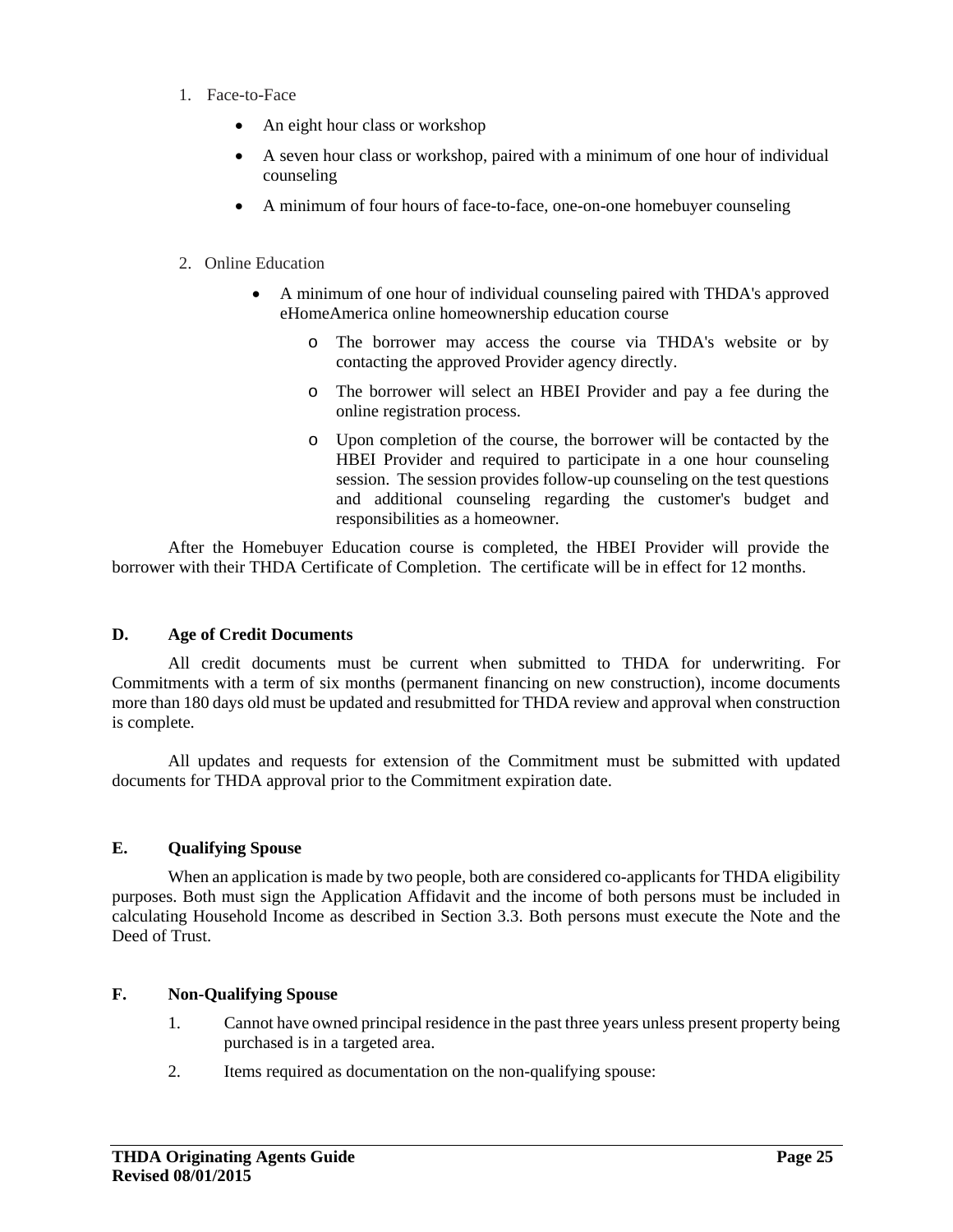- a. Income verified and a current pay stub.
- b. Signature on an original Application Affidavit (can be on the same Affidavit as borrower or on a separate Affidavit).
- c. Copy of the most recent tax year Federal Income Tax Return and W-2's.
- d. Signature on the Deed of Trust at closing (signing away marital interest).

#### **G. Co-Signers**

THDA will not approve any loan that includes the use of a co-signer.

#### **5.2 ASSETS**

#### **A. Substantial Liquid Assets**

If an Applicant has non-recurring deposits in excess of \$300 the Applicant must explain the source and circumstances of such deposits. THDA will make a case-by-case determination of the acceptable level of liquid assets and/or recurring income based on the information and documentation provided in the application file.

#### **B. Sale of Assets**

Funds to close the THDA loan that are obtained from the sale of an asset must be documented. Include a copy of the bill of sale.

If the source of funds to close are from the sale of commercial property, manufactured home (chattel) or non-owner occupant residential real estate, documentation must be provided to establish whether income is being received, or will be received, or to show that the property was sold and not retained for rental income. If there is financing income or rental income, it must be included in Household Income (See Section 3.3).

#### **C. Gift Letter**

A gift letter must be properly documented and verified in accordance with program insurer guidelines.

#### **5.3 VERIFICATIONS**

#### **A. Employment Verifications**

Full documentation is required for THDA. All current full-time and part-time employment or selfemployment covering a period of at least the last two years must be verified in writing. Telephone verification is acceptable on previous employment. For current employment not verified with a standard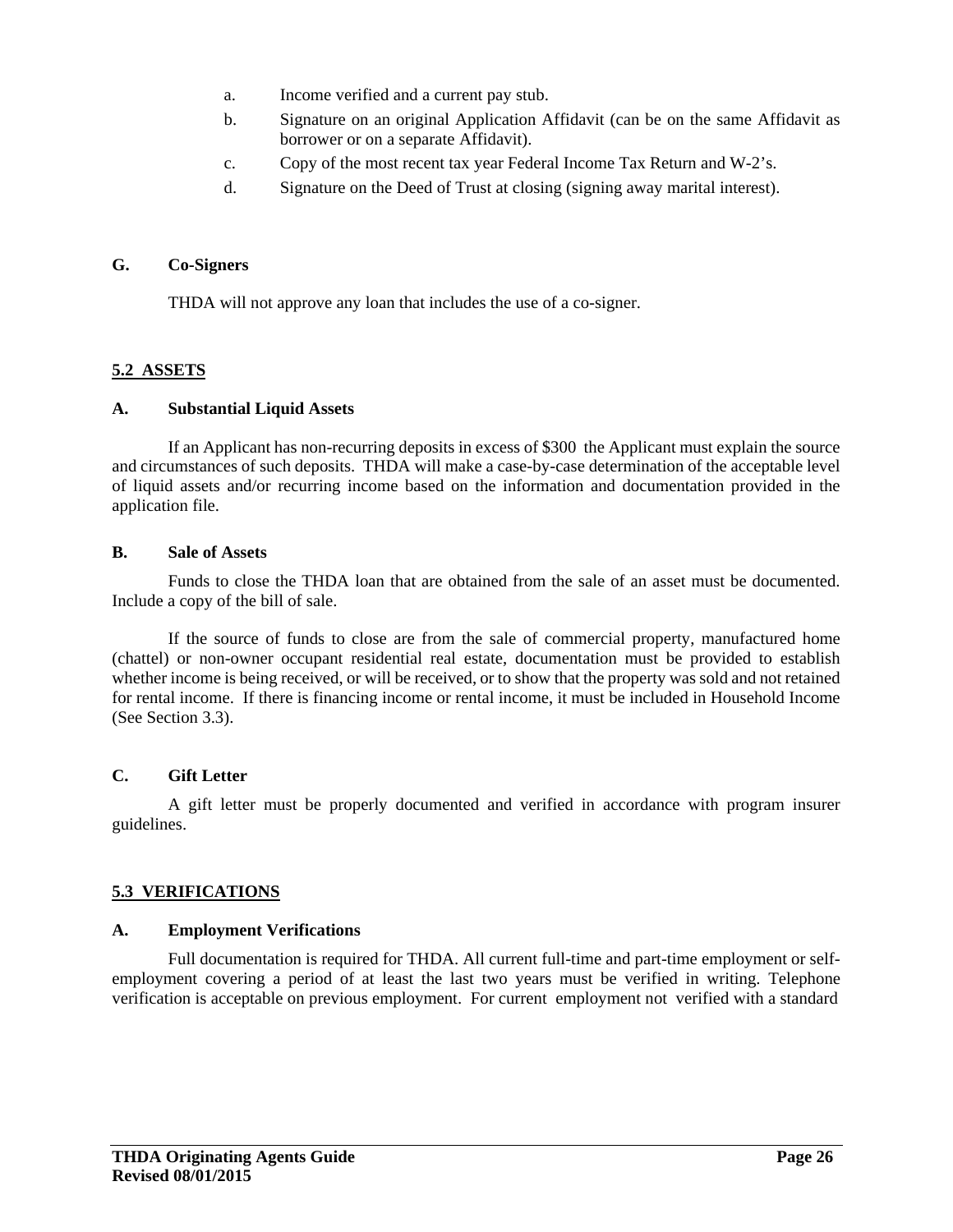#### **SECTION 6: SUBMITTING AN APPLICATION FILE TO THDA**

#### **6.1 OVERVIEW**

Originating Agents must present accurate and complete information with each application file. Information withheld or misrepresented may void a Commitment or if discovered subsequent to loan closing, could result in a requirement for repurchase of the loan. Should the Originating Agent become aware prior to closing that either the household composition first proposed, and/or the household income first proposed has changed or will change prior to closing, THDA must be notified immediately and updated loan documentation must be submitted.

The application file as submitted to THDA, must have all documentation being submitted in the order shown on the THDA Underwriting Submission Checklist.

#### **6.2 REQUIRED DOCUMENTS**

#### **A. Underwriting Submission Checklist**

Include this form with each application file submitted to THDA for underwriting. See Section 9. If the borrower(s) is applying for the Great Choice Plus loan in conjunction with their application for a Great Choice loan, both blocks under Program Type must be checked.

#### **B. Buyer Profile**

A completed Buyer Profile must be included in the application file when submitted for THDA underwriting. See Section 9 for instructions.

#### **C. Application Affidavit**

The original executed and notarized Application Affidavit must be received as part of the loan submission package. The Application Affidavit must be signed by each loan applicant. Married applicants must both sign the Application Affidavit and meet first-time homebuyer eligibility requirements, even if a non-qualifying applicant or spouse is involved.

#### **D. Veteran Exemption Application Affidavit**

The original executed and notarized Veteran Exemption Application Affidavit must be received as part of the loan submission package if the veteran is applying under the exception to the three year requirement. Married veteran applicants must both sign the Veteran Exemption Application Affidavit and the veteran's spouse does not have to meet the three year requirement.

#### **E. Seller Affidavit**

The seller of the property must execute a Seller Affidavit for each application file submitted to THDA. The original Seller Affidavit is required as part of the initial package submission. See Section 9 for additional information.

#### **F. Application for Assistance**

This completed form must be included in each loan application package submitted under the Great Choice Plus Loan Program.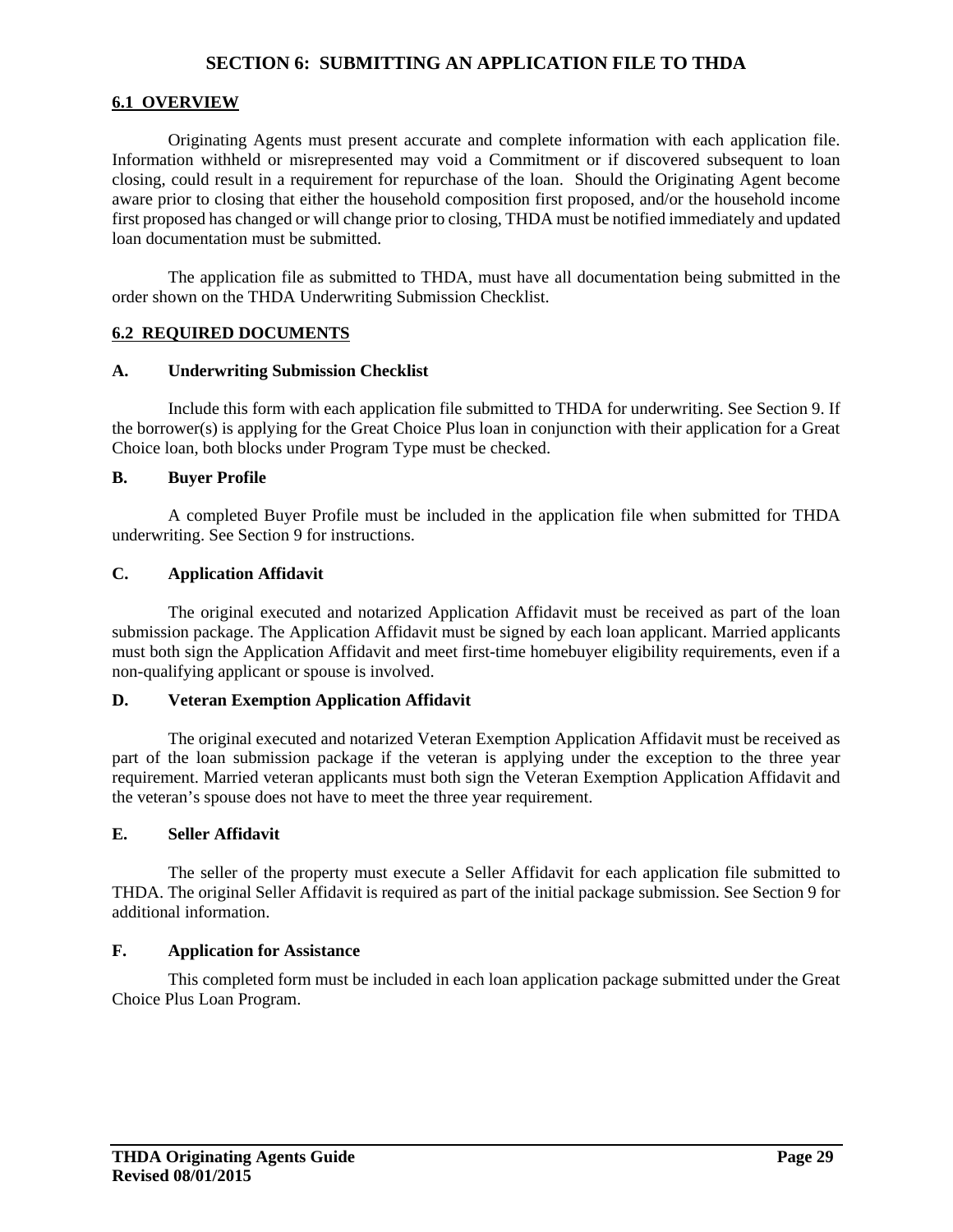#### **G. Tax Returns**

Copies of signed and dated Federal Income Tax Returns, including W-2's, for the most recent tax year for the Applicant(s) and/or any non-qualifying spouse must be included in the initial application file. A Federal Income Tax Return also must be included in the initial application file for any household member 18 years or older who is required to file a Federal Income Tax Return.

If an Applicant or other household member 18 years of age or older cannot provide a copy of their most recent Federal Income Tax Return, they must obtain an IRS Tax Transcript or IRS Letter 1722, which are available from the IRS office where the tax return was filed. The Tax Transcript must be signed and dated by the tax payer. Transcripts may be ordered by using IRS Form 4506. If an Applicant or household member was not required to file a Federal Income Tax Return, provide a signed and dated statement specifying why they were not required to file.

THDA, at its sole discretion, may require the most recent three years Federal Income Tax Returns if there is any indication in the loan file of prior homeownership.

#### **H. Notice To Applicants Federal Recapture Requirements**

This THDA disclosure is required for all loan types and must be signed at the time of application. Include the signed original in the application file. Furnish the Applicant a copy of the signed original.

#### **I. Grants/Downpayment Assistance Approval Letters**

If the Applicant expects to receive a grant or downpayment assistance from an entity other than THDA to facilitate the purchase of the property, include an approval/award letter from the granting organization indicating the type of assistance and the approved amount in the application file. The granting entity must be approved by the insured or guarantors and meet all the guidelines.

#### **J. Transmittal Summary (Conventional and USDA/RD)**

Include a Transmittal Summary with each conventional and USDA/RD application. This form is considered as the Originating Agent's underwriting approval and must be signed and dated by the underwriter.

#### **K. Insurance/Guaranty Approval**

Based on the applicable loan type, include a copy of one of the following, accompanied by a copy of its condition sheet (if approved with conditions):

- 1. FHA/Mortgage Credit Analysis Worksheet signed and dated by a DE Underwriter if manually underwritten. If using LP or DU automated underwriting systems and states an Accept/Approve, then an underwriter's signature is not required. CHUMS number must be ZFHA; or
- 2. VA (or VA Automatic) approval signed and dated by VA or the Originating Agent's Automatic underwriter; or
- 3. Executed USDA/RD 1980-18.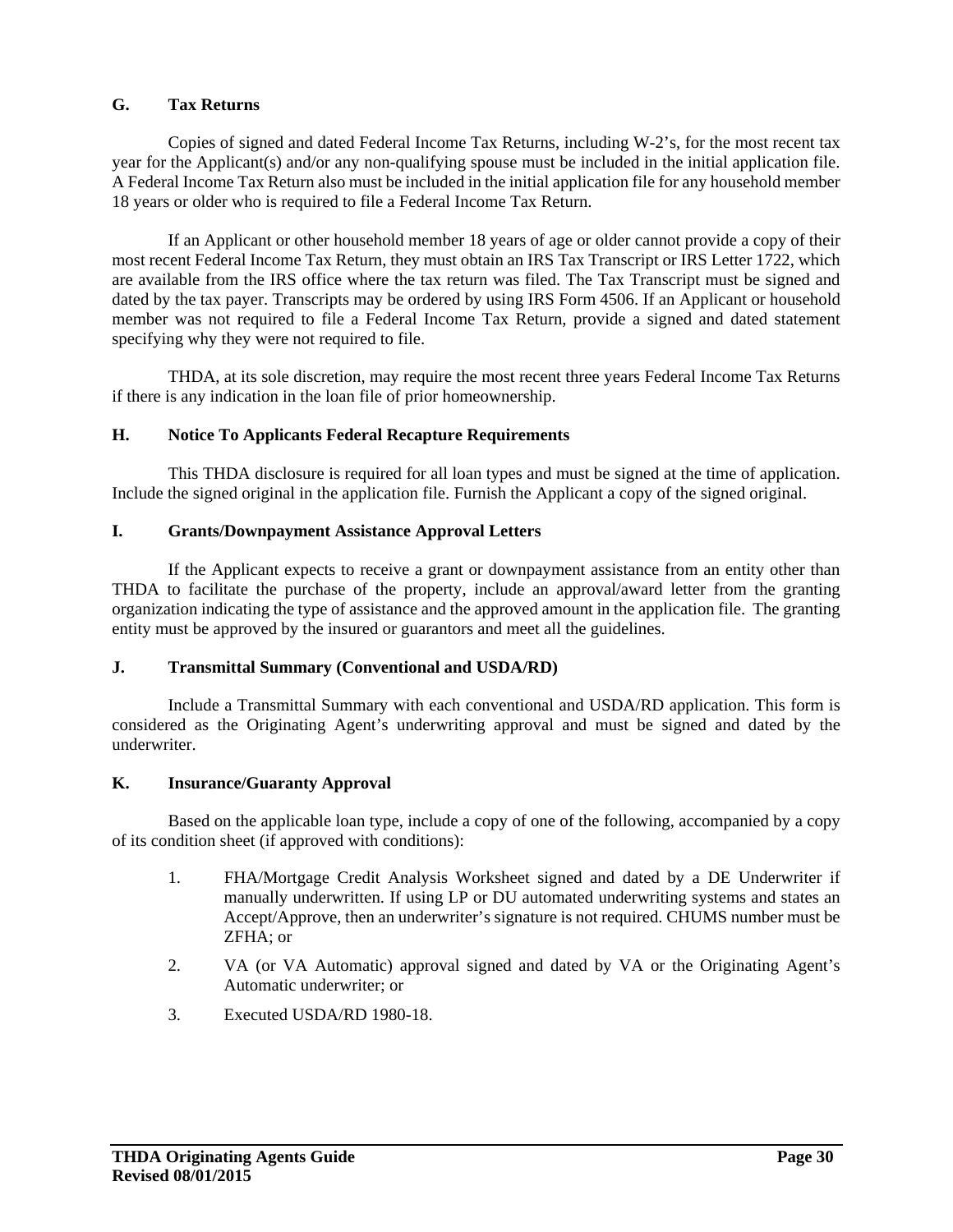#### **L. Loan Application (1003)**

Include the initial 1003, signed and dated by the Applicant(s) and the loan officer and final 1003. Three years of residency must be stated on the 1003.

#### **M. Positive Identification**

For all loan types, positive identification of each Applicant must be obtained in accordance with insurer or guarantor guidelines. It is the Originating Agents responsibility to insure that those guidelines are met.

#### **N. Credit Report**

The original credit report must be included in the application file unless it is required to be submitted to the insurer or guarantor. The Applicant's credit report must comply with the program insurer's minimum acceptable credit verification guidelines. Merged credit reports that comply with program guidelines are acceptable.

#### **O. Final Divorce Decree/Marital Dissolution; Court Ordered Child Support; SSI or Other Assistance**

Include copies of any or all of these documents, as applicable.

#### **P. Verification of Employment; Most Recent Pay Stub; Form Evidencing Telephone Verification of Prior Employment; Self-Employment**

See Sections 5.3 and 5.4.

#### **Q. Documentation for Veteran Exemption**

VA Form DD-214 if applicant is a discharged or released veteran. VA Form DD-4 if applicant has re-enlisted, but was eligible for a discharge or release at the time of re-enlistment.

#### **R. Original Certificate of Title or Original Manufactured Certificate of Origin (Manufactured Home)**

 The **original** Certificate of Title with any lien noted thereon having been marked released, or **original** Manufactured Certificate of Origin ("MCO") in the name of the seller of the subject property or having been endorsed to the seller MUST be included in the Underwriting Submission package. The file may be submitted electronically, however, a commitment will not be issued until THDA receives the **original** Certificate of Title or **original** "MCO".

 The only exception to this requirement is, if the seller of the subject property has a mortgage on the property and the lien holder is in possession of the title or MCO and will not release it until their loan is paid off. Under this scenario, a copy of the Certificate of Title or MCO must be included in the Underwriting Submission package and the commitment will be conditioned to receive the **original** Certificate of Title or MCO with the Closed Loan package. However, THDA will not purchase the loan until we receive the **original** Certificate of Title or **original** MCO.

#### **S. Verification of Deposit or Bank Statements for Previous Two Months**

See Sections 5.3.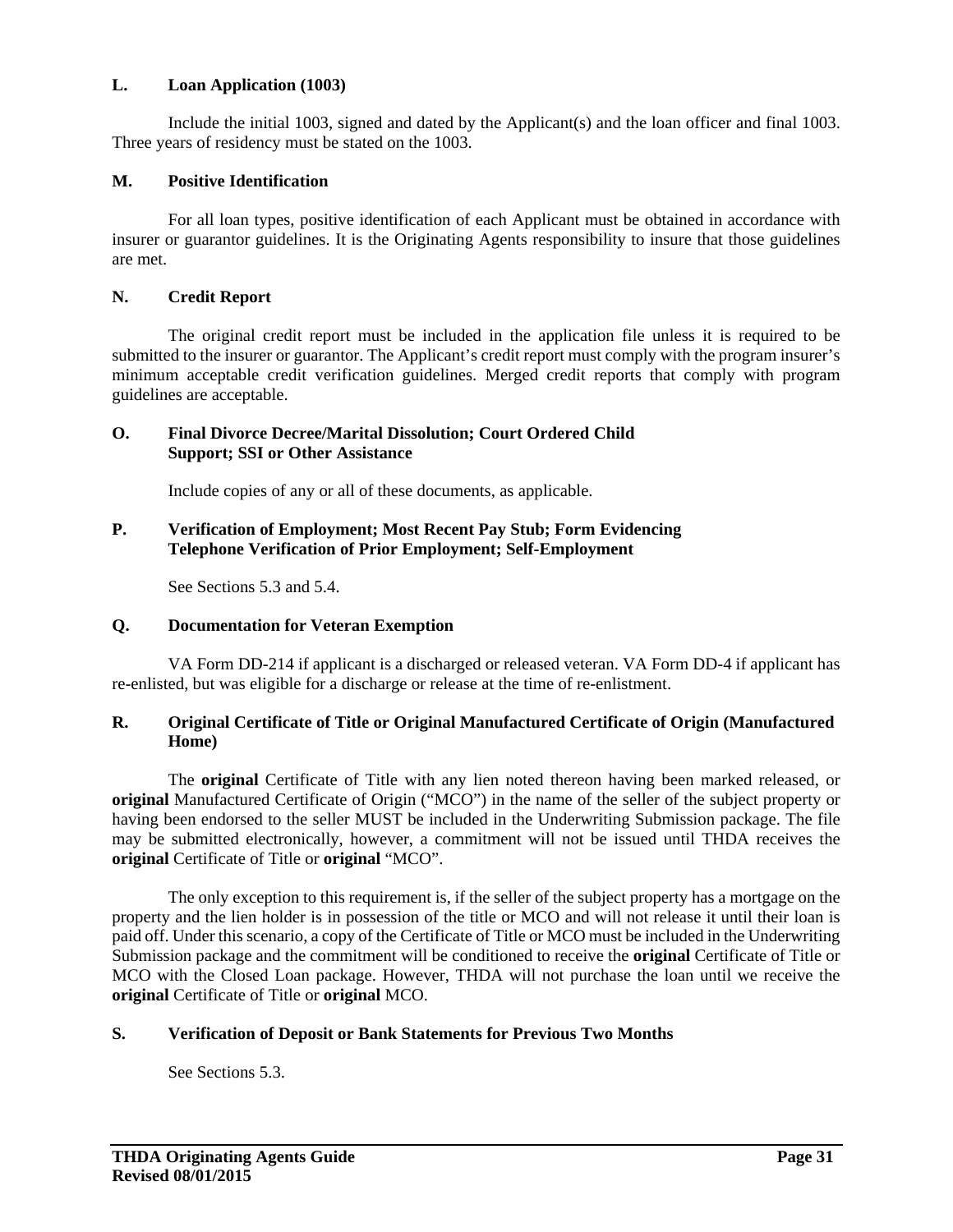#### **T. Sales Contract**

Include a copy of the purchase agreement (fully executed by seller and Applicant) in the application file. Information in the application file. Any changes to the purchase agreement must be initialed by seller and Applicant.

#### **U. FHA Conditional Commitment**

Enclose the HUD Form 92800.5B (FHA Conditional Commitment) and the Appraisal Analysis Sheet, both signed by the DE Underwriter.

#### **V. Appraisal**

Enclose an original Uniform Residential Appraisal Report (FMNA 1004) in the application file. The Uniform Residential Appraisal Report must reflect inspections of both the interior and exterior of the dwelling. If the original Appraisal must be submitted to the loan insurer or guarantor, a legible copy must be enclosed.

If the negotiated sales price for the property was modified after the Appraisal was provided, enclose a letter from the appraiser that indicates any changes in the appraiser's conclusions.

#### **W. Flood Notification**

If the property lies within a Special Flood Hazard Zone, the Originating Agent must make proper and timely disclosure to the Applicant in compliance with federal regulations. Provide a life of loan Flood Hazard certification with the initial underwriting submission package or closed loan documents.

#### **X. Good Faith Estimate**

 The initial Good Faith Estimate (GFE) must be included in the Underwriting Submission Package and any subsequent changes in the GFE, if necessary, must be included in the Closed Loan Submission Package.

#### **6.3 DOCUMENTING NEW CONSTRUCTION FOR CUSTOM BUILT HOMES**

**NOTE:** *This section does not apply to the purchase of a new or proposed residence located on a lot that is not owned by the Applicant prior to the date of the loan closing.* 

#### **A. Documentation Required**

- 1. Copy of Warranty Deed to lot.
- 2. Copy of construction contract.
- 3. Contractor's detailed cost estimate, if applicable.
- 4. Contractor's final itemized bill, if applicable.
- 5. Final inspection with photos, when complete.

#### **B. Manufactured Housing**

For manufactured housing, additional or substituted documentation must include a contract for the manufactured home and documentation for the cost of foundation, utilities, landscaping, driveways and all other necessary improvements.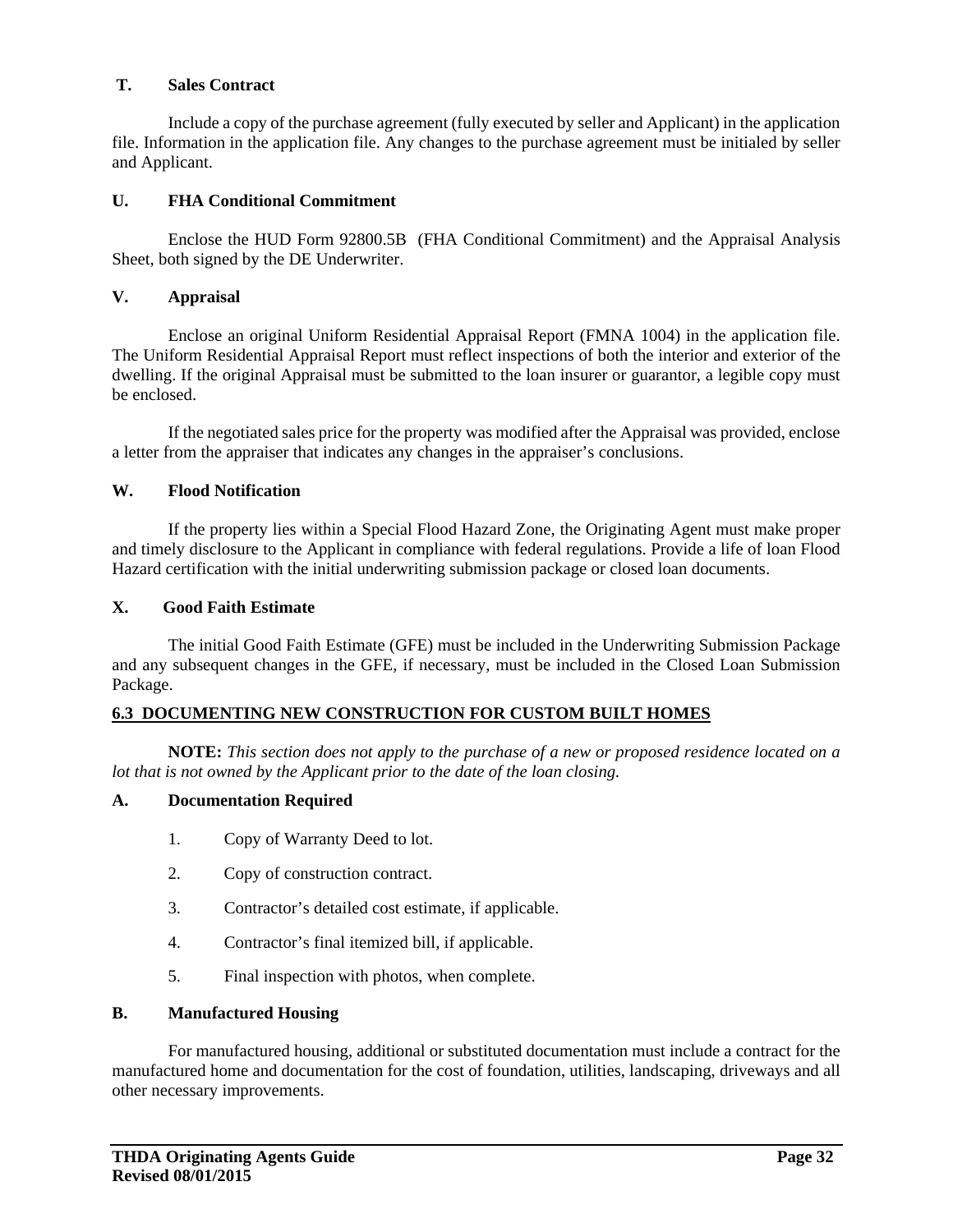#### **SECTION 9: THDA FORMS AND INSTRUCTIONS**

As a result of Tax Code requirements, THDA must require certain forms. Application files or closed loan packages that do not contain fully executed THDA forms, as required, will not be accepted by THDA. These forms must be included in THDA application files and in THDA closed loan packages as indicated in this Guide. THDA forms are in addition to the typical forms utilized in the mortgage industry. These forms are to be considered part of this Guide.

THDA forms may not be altered.

THDA forms may not be distributed to a lender who is not an Originating Agent or to any other unauthorized individual or entity.

Detailed instructions for completion of each THDA form follows in the order that they are typically encountered in the lending process:

Application Affidavit HO-0450 (03/11) Veteran Exemption Application Affidavit HO-0460 (02/07) Notice to Applicants Federal Recapture Requirements HO-0448 (09/99) Seller Affidavit HO-0451 (09/99) Application for Assistance HO-0573 (10/14) Buyer Profile HO-0439 (02/15) Underwriting Submission Checklist HO-0549 (08/15) Affidavit of Affixation HO-0453 (12/06) Legally Enforceable Obligation Letter HO-0476 (10/14) Closed Loan Submission Checklist HO-0541 (11/13) THDA Rider HO-0440 (08/03) Request for Loan Purchase with Acknowledgement and Certification HO-0444 (10/14) Disclosure of Loan Terms for Great Choice Plus Second Mortgage Loan HO-0573 (10/14)

#### **APPLICATION AFFIDAVIT HO-0450 (03/11)**

#### **VETERAN EXEMPTION APPLICATION AFFIDAVIT HO-0460 (02/07) (If Applicable)**

The Application Affidavit or Veteran Exemption Application Affidavit (if applicable Application Affidavit must be executed by each applicant and non-qualifying spouse. The household income figure to be provided in item #4 is the maximum allowable income for the size of the applicant's household and location of property. The acquisition cost figure for Great Choice is to be provided in item #5 is the maximum THDA acquisition cost for the county in which the property is located. The original Application Affidavit or Veteran Exemption Application Affidavit is required by THDA. All changes or whiteouts must be initialed by the Applicant(s).

Each Application Affidavit or Veteran Exemption Application Affidavit, must be executed and notarized within the State of Tennessee; however, in rare circumstances, an Application Affidavit or Veteran Exemption Application Affidavit may be executed and notarized outside the State of Tennessee, such as when a person is a member of the armed forces, is stationed outside the state and is unable to be present while the application is being processed.

#### **NOTICE TO APPLICANTS FEDERAL RECAPTURE REQUIREMENTS HO-0448 (09/99)**

This form is mandatory for all THDA loan applications. The Applicant and all Co-Applicants must sign and date the form at the time of application. Provide a copy to the Applicant. Enclose the original signed and dated form in the application file when submitted for THDA underwriting.